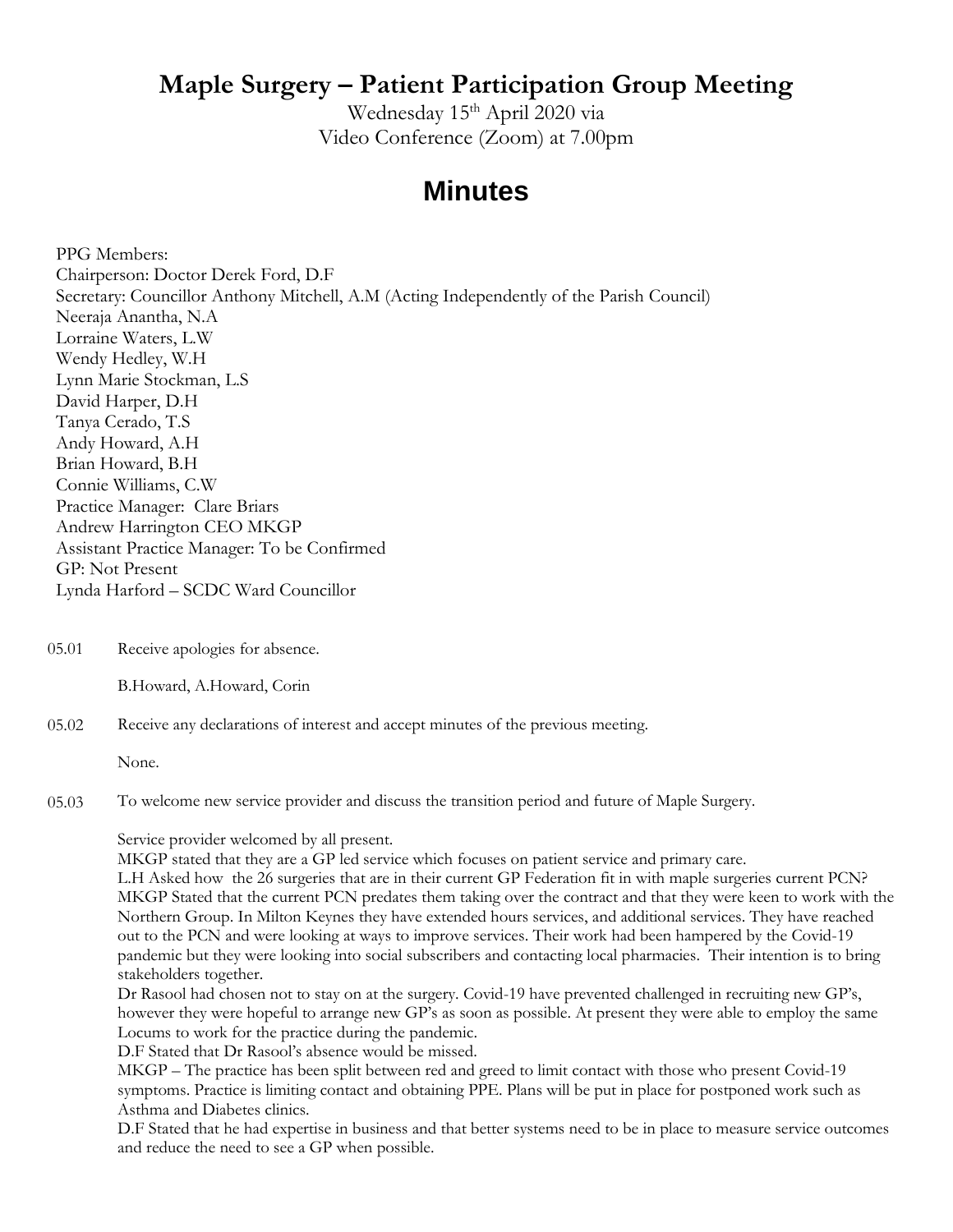## **Maple Surgery – Patient Participation Group Meeting**

Wednesday 15<sup>th</sup> April 2020 via Video Conference (Zoom) at 7.00pm

L.H Agreed but expressed concerns that patients may present with symptoms that are more serious and a patient may delay treatment.

MKGP Stated that routine work escalate, and that some patients had expressed concern over Dr Rasool leaving, however this is a personal choice which the surgery accepts. There was an opportunity for more female GP's which some patients had requested and with new staff comes new approached and opportunities. MKGP also stated that the new locums had been fantastic. The surgery would consider Saturday appointments to help clear the backlog of routing check-ups and ensure no patient missed out.

D.F Noted that this was a national issue and all GP's and Hospitals were struggling under Covid-19. With planned care currently suspended for emergencies such as strokes and Covid-19 related treatments. It was important to consider the long term implications and introduction of Saturday appointments along with continuing to look for new staff and doctors.

There was a concern that without regular check ups patients could be seriously ill and not know it.

MKGP Stated that they had a full day of child vaccinations the next day and that three members of staff had been ill. There had been problems with patients entering the wrong area and the front door being locked. The Surgery does not want patients walking into the wrong area. NHS property signs would be moved to the correct places and efforts would be made to minimise contact with staff.

A.M Asked how the surgery was going to increase appointments.

Feedback from patients had indicated that there had been difficulty in patients accessing GP appointments, the surgery would now use BMA guidance to calculate the maximum number of appointments possible. They hoped to have an additional 180-260 appointments but asked PPG members to understand that Covid-19 may affect appointment numbers. The contract for the surgery mandates at least 194 appointments. Changes may be made to the balance of appointments to include more Nurse led sessions for pre-existing conditions such as Asthma and minor ailments. There was also likely to be an increase in phone appointments due to Covid-19.

Final decisions on these issues would be made when a new clinical leader will be appointed.

Two staff members were currently jobsharing the assistant practice manager role with recruitment currently active. Surgery would look at community/event champions, long term registers for annual reviews, group consultations, COPD et al. MKGP would look at outreach with Parish Council, Bunt Water's Chair had been contacted.

L.W Stated that she had trouble with prescriptions including being told to collect her prescriptions the next day but they were unavailable at Tesco Pharmacy. She had been told by Tesco to ring the surgery but staff were unsure of the procedures. Previous pharmacist had experienced challenges due to remote working. Surgery is looking at new ways to engage pharmacies. Surgery would no longer send large late night batches of prescriptions, which caused complications with prescription fulfilment the next day.

D.F Stated there had been problems with the website and the existing login from the previously contractor and how email prescriptions would be affected.

MKGP Stated that there would be a new website address but that the email would stay the same. He also noted that the previous supplier would not let them use their website address. The surgery did not have the money to pay for google ads for the new webpage.

D.H Stated that the most effective way to inform residents about the new website was the Bar Hill News. A,M Asked how the new practice managers time would be split between Bar Hill and Waterbeach Surgery.

MKGP There would be an 80/20 split between the surgeries in Bar Hills favour. The Practice Manager would be able to access Bar Hill remotely and was always reachable at either site.

D.F Noted that the legacy systems at Bar Hill were very different and that he did not want Maple Surgery to become a satellite of the Waterbeach surgery.

MKGP Made clear that they were a service that put patients before profit and were committed to Maple Surgery. They expressed the importance of training and empowering decision making with staff and that the practice manager had worked throughout the Easter period in Bar Hill. MKGP always welcomed feedback and open discussions.

05.04 To suggest changes to NHS appointment text messages to include a reminder of the cost of missed appointments.

Deferred

05.05 To discuss reinstating the practice policy which allowed patients to book on the day appointments in person.